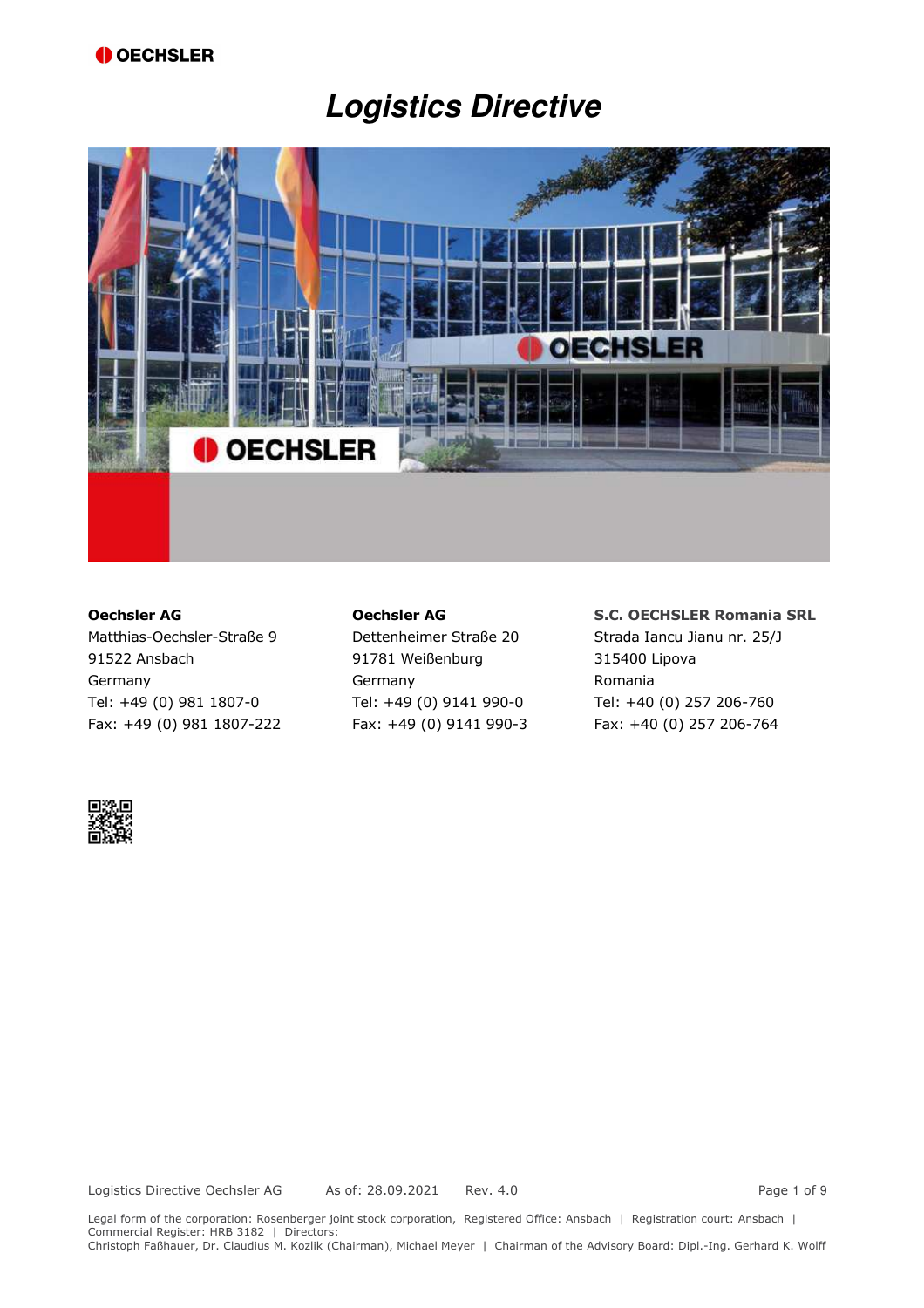# **Table of Contents**

- 1. Object and Scope
- 2. Packaging
	- 2.1. General
	- 2.2. Charge Carriers
	- 2.3. Packaging Dimensions and Weights
	- 2.4. Loading Unit
		- 2.4.1. Pallets
		- 2.4.2. Packing Units on Pallets
		- 2.4.3. Securing of the Loading Unit

2.5. Loaned Packing Accounts in the Event of Dual-Use Packaging Belonging to the Supplier or Customer

- 3. Transport Label
- 4. Delivery and Collection
	- 4.1. Business Hours
	- 4.2. Information and Documents Accompanying Delivery
- 5. Transportation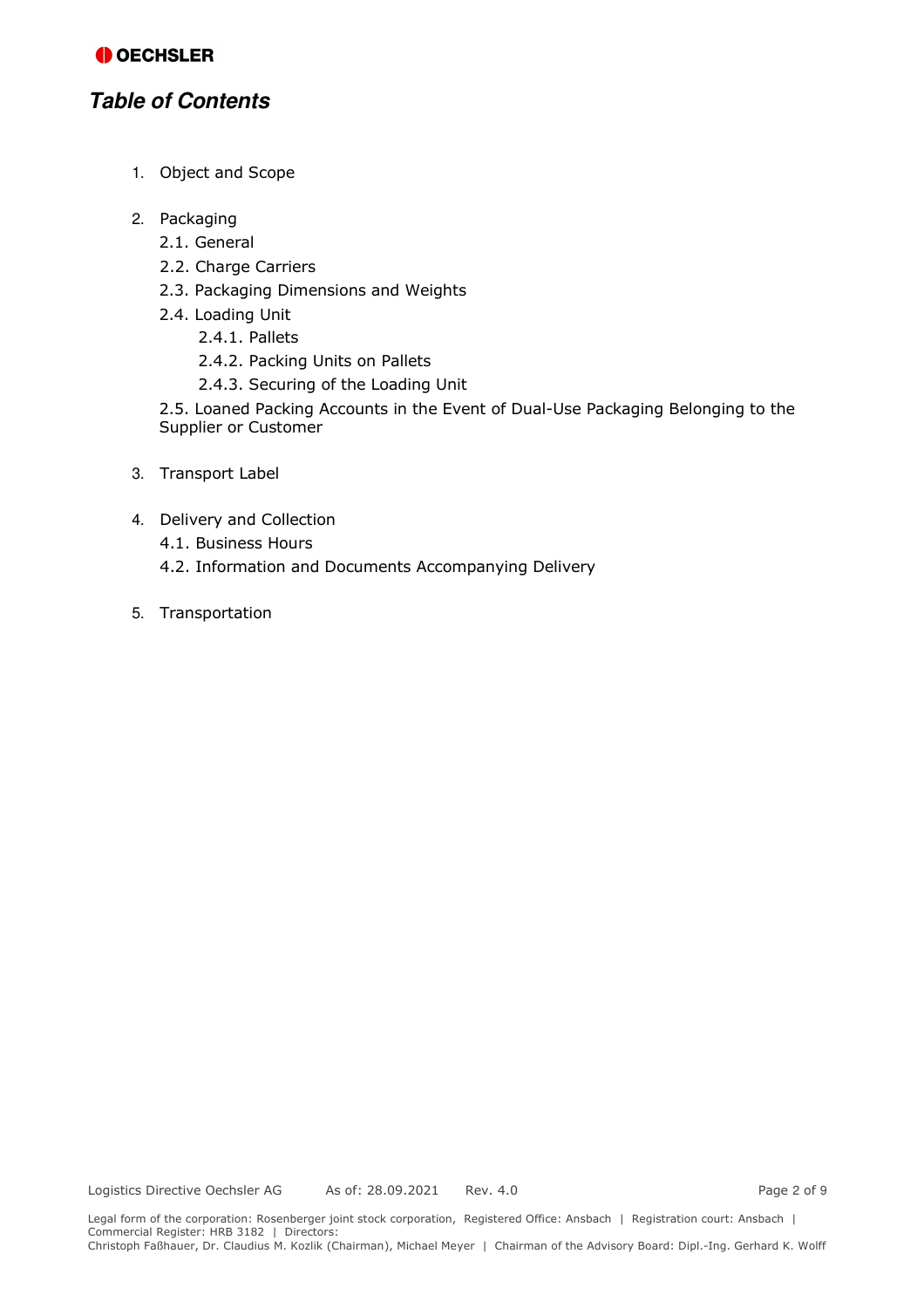# **1. Object and scope**

This Logistics Directive is intended to communicate various demands by OECHSLER, in order to guarantee a smooth and rational flow of materials.

It is binding in dealings with business partners, provided that no individual rules have been discussed and contractually agreed with OECHSLER.

Should a given business partner be unable to deliver according to these provisions, OECHSLER must be informed of this before the delivery. The same applies to collections and business hours.

This Logistics Directive applies in its current form at http://www.oechsler.com/download/richtlinien.html

# **2. Packaging**

#### **2.1. General**

The delivery of the product must occur in the Packaging agreed and approved between the supplier and OECHSLER.

Delivery in any other packaging may only occur with an approved OECHSLER packaging data sheet. Use of alternative packaging (emergency packaging) in the event of a shortage of empties is to be appropriately defined beforehand on an article-by-article basis.

In the event of deviation from agreed packaging guidelines through the fault of a business partner, OECHSLER reserves the right to charge the business partner for costs incurred in handling, repackaging, storage, disposal and return of packaging materials.

Packaging should generally conform to applicable environmental regulations and should not contain any steel bands.

In every case the business partner must ensure that the product reaches its destination in an acceptable condition. It should do this through use of suitable packaging along with loading unit and transport protection on a suitable vehicle.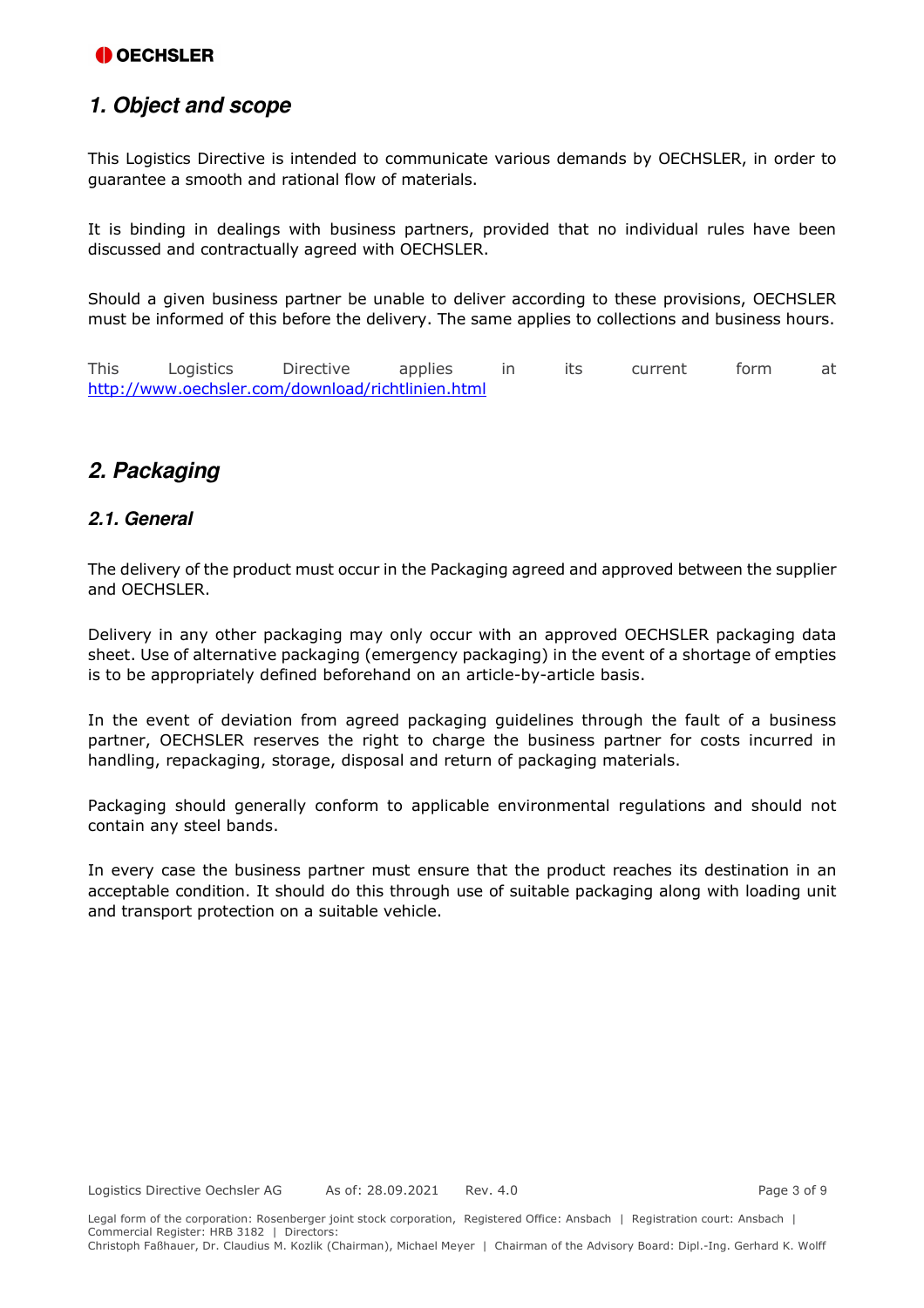### **2.2. Charge Carriers**

| Packaging<br><b>Material</b>                | <b>Abbreviation</b> | <b>Packaging</b><br><b>Material Number</b><br><b>OECHSLER</b> | Length<br>(mm) | Width<br>(mm) | Package<br>height<br>(mm) |
|---------------------------------------------|---------------------|---------------------------------------------------------------|----------------|---------------|---------------------------|
| Europallet (EPAL)                           | EU                  | 400480                                                        | 1200           | 800           | 1100                      |
| Mesh box pallets                            | GP                  | 400415                                                        | 1240           | 840           | 970                       |
| One-way pallet<br>Wood or<br>synthetic mat. | EP                  |                                                               | 1200           | 800           | 1100                      |
| CP1 one-way<br>pallet for<br>granulate only | CP <sub>1</sub>     |                                                               | 1200           | 1000          | 1500                      |

The following charge carriers may be employed.

### **2.3. Packaging Dimensions and Weights**

| <b>Volumes and Weights</b>           |   | <b>Packaging Unit</b> | <b>Loading Unit</b> |
|--------------------------------------|---|-----------------------|---------------------|
| Maximum weight of bagged goods       |   | 25 kg                 | 1000 kg             |
| Maximum weight of containers/cartons |   | 15 <sub>kg</sub>      | 1000 kg             |
| Maximum size for packaging units     |   | 600 mm                | 1200 mm             |
|                                      | W | 400 mm                | 800 mm              |
|                                      | н | 400 mm                | 1100 mm             |

### **2.4. Loading Unit**

#### **2.4.1. Pallets**

Europallets must meet the exchange criteria in the European pallet pool according to UIC 435- 2/435-4 or EPAL standard and their structure must match the illustration under "CORRECT". Pallets with other dimensions or structures must be approved in advance by OECHSLER.

The accounting entry regarding europallets shall occur as described under item 2.5 (Loaned Packaging Accounts) Should the delivered europallets not meet the criteria of UIC-leaflet 435-2 /435-4, there can be no claim for exchange. This must be noted on the delivery papers.



The entire loading unit must be able to be managed at its front by means of industrial trucks. Maximum entry width: 710 mm Maximum entry height: 100 mm

Logistics Directive Oechsler AG As of: 28.09.2021 Rev. 4.0 Page 4 of 9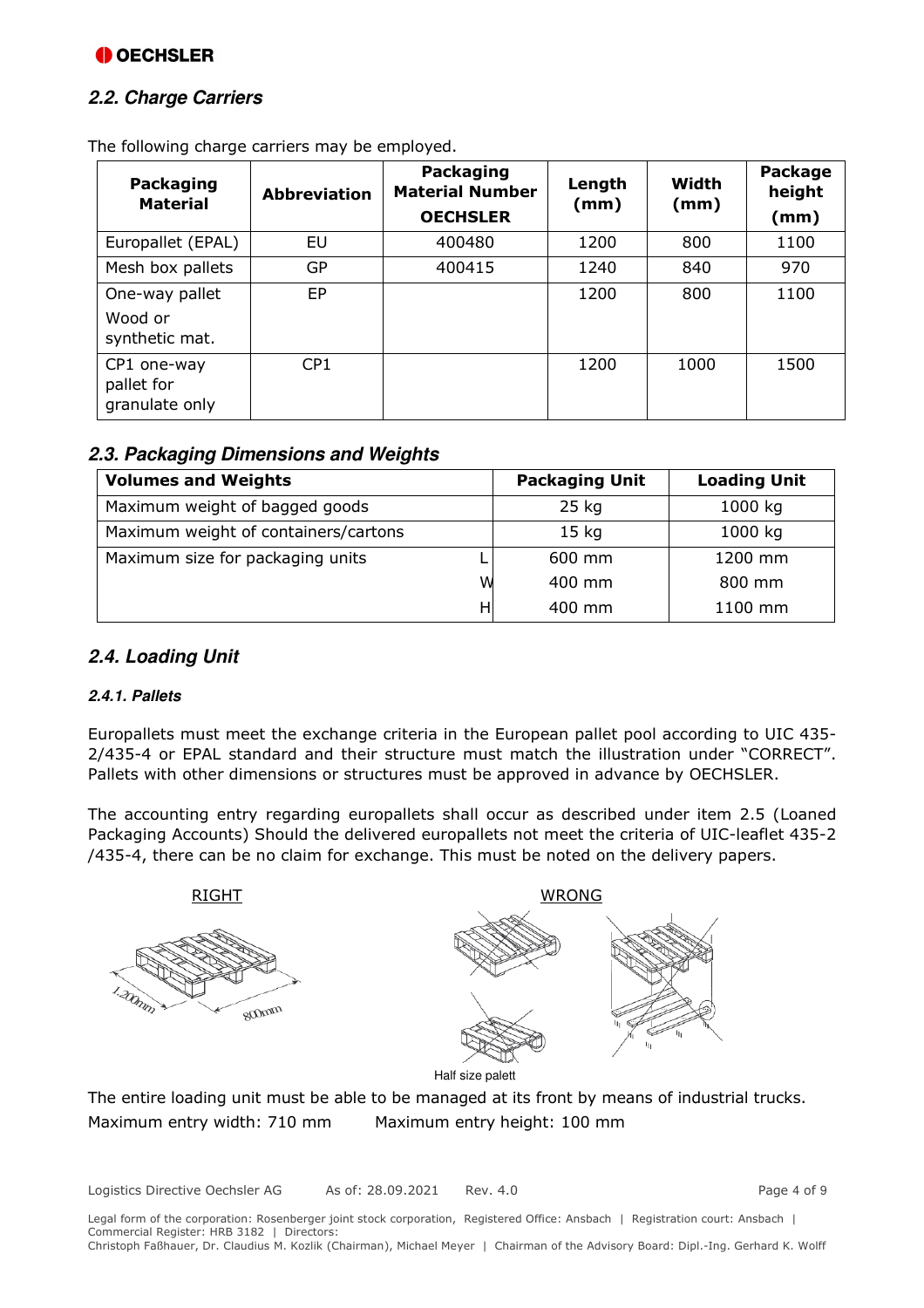#### **2.4.2. Packaging Units on Pallets**

Positions must be filled so that as much space is covered as possible. Should this not be possible, the position should be filled with empties or other measures for the protection of the loading unit taken.

Delivered pallets should be of a single type and batch.

If in the event of small orders no complete loading units can be formed, packaging units with varying material numbers can be brought together to form a mixed pallet. In such cases the packaging units must be brought together by material number and separately defined and the collected loading unit must be labelled as a mixed pallet. The designation "mixed pallet" must be affixed in plain sight to the front of the pallet.

A maximum of one specially labelled mixed palette is permitted per delivery.

The basic dimensions of the pallet (800 x 1,200 mm) may not be exceeded by loading. Excessive height or width is not allowed.

Raw materials or inserts may not be packed in mesh boxes!

#### **2.4.3 Securing of the Loading Unit**

Loading units must be strapped with plastic bands in two directions.

The strapping bands must not under any circumstances be allowed to cut into the packaging units. Corner reinforcement should be used where necessary for protection of the loading unit. The necessity of the use of loading lids shall be discussed and determined with OECHSLER as part of the packaging planning process.



#### **2.5. Loaned Packing Accounts in the Event of Dual-Use Packaging Belonging to the Supplier or Customer**

The accounting entry regarding dual-use packaging shall occur through loaned packing accounts. These must be regularly discussed and compensated by cause between business partners.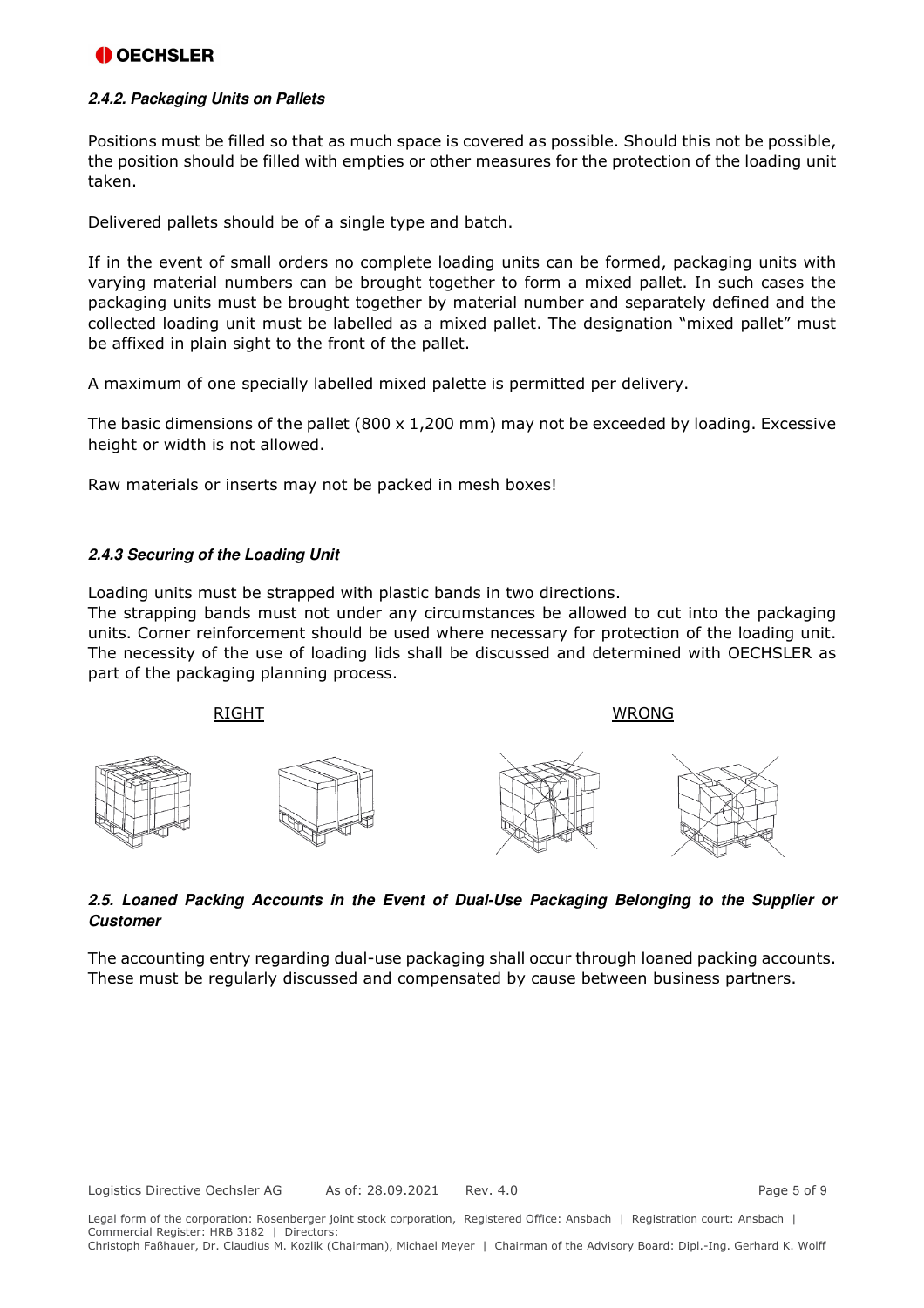#### **3. Transport Labels**

For identification purposes a transport label must be affixed to each individual package with at least the following information:

- Oechsler material number
- Material designation
- Index / Revision
- Vendor batch
- Quantity and quantity unit

#### **Affixing 1**

Container or cardboard box



Der Warenanhänger muss an der Stirnseite angebracht sein.

Transport label

**Affixing 2**  Cardboard boxes on pallets



An jeder Kartonage muss ein Warenanhänger angebracht sein

When using dual-use packaging all transport labels must be affixed in such a way that they can be removed without leaving any residue Should these instructions not be followed, the supplier shall bear all costs involved in cleaning dual-use packaging.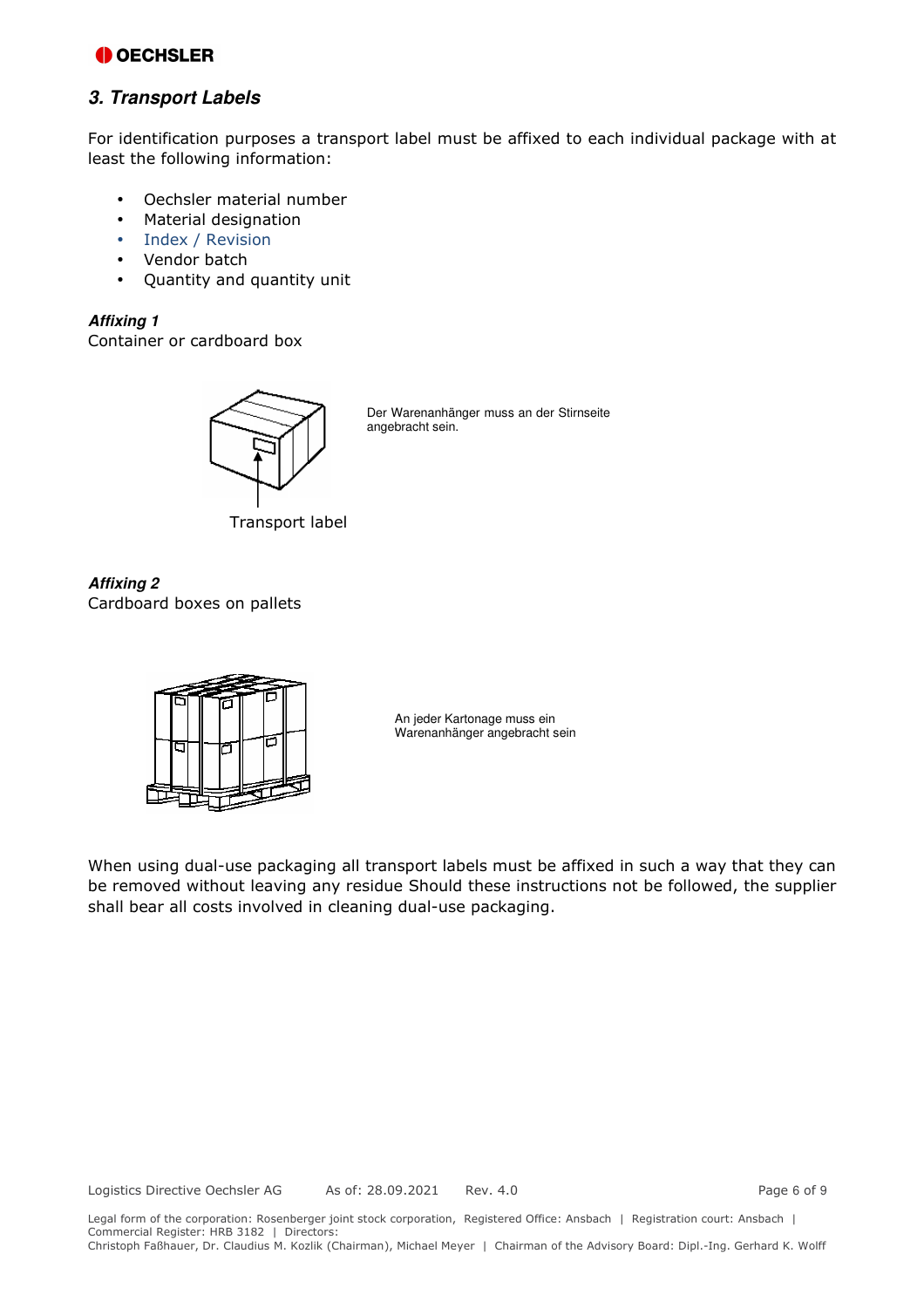# **4. Delivery and Collection**

#### **4.1. Business Hours**

In order to ensure an evenly spread and frictionless physical flow it is necessary that the stipulated times or the week day agreed with OECHSLER are observed.

Business hours for Ansbach factory including logistics centre: Monday to Friday 6 am to 5 pm

| Business hours for the Weißenburg factory: |                 |
|--------------------------------------------|-----------------|
| Monday to Thursday                         | 6 am to 4 pm    |
| Friday                                     | 7 am to 12 noon |

Business hours for the Lipova factory including outdoor storage area in Arad: Monday to Friday 7 am to 5 pm

All regular deliveries and collections must occur between these times. Definite delivery/collection times must be agreed with the business partner concerned.

#### **4.2. Information and Documents Accompanying Delivery**

The business partner shall supply along with the product a delivery note/goods receipt according to current VDA regulations.

It is essential that OECHSLER forwarding order numbers be supplied on collection.

The following information should be included in the delivery note:

- OECHSLER order number and position
- OECHSLER material number and designation
- Index / Revision
- Total quantity
- Vendor batch
- Quantity per order
- OECHSLER packaging material number and designation
- Packaging material quantity

If supplier stipulations are not met (investigation efforts due to missing Oechsler material numbers, missing revision statuses etc.) Oechsler will lodge a logistics complaint. It reserves the right to further claims. Such complaints shall also affect supplier evaluation.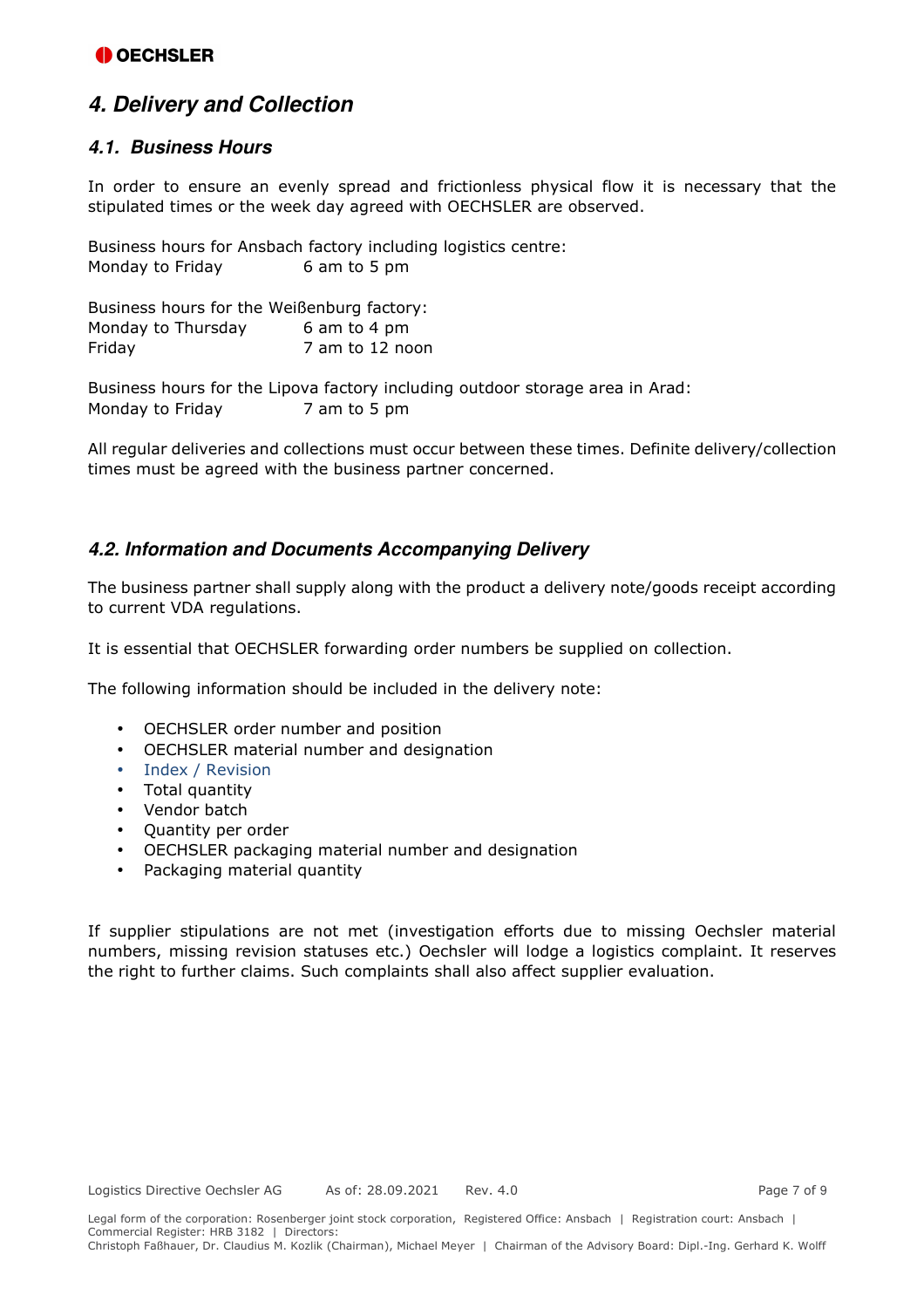# **5. Transport**

If nothing else has been agreed, deliveries to OECHSLER shall occur according to the incoterms current at the time of delivery to the place of receipt given by OECHSLER.

If incoterms EXW was agreed with OECHSLER, for **pallet deliveries** shall occur exclusively using **Schenker Nürnberg** as follows:

| National/International | Schenker Nürnberg, Bremer Str. 90, 90451 Nürnberg, |
|------------------------|----------------------------------------------------|
|                        | Tel. (+49) 0911 - 477 22 444                       |
|                        | Fax (+49) 0911 - 477 22 84 49                      |
|                        | Mail de.sm.nue.kundenservice@dbschenker.com        |

For deliveries with destination Ansbach under OECHSLER customer number 107094. For deliveries with destination Weißenburg under OECHSLER customer number 782656

In the case of **parcel shipment** it is preferable to use **TNT** under Oechsler customer number as follow:

For Destination Ansbach: 70246848 For Destination Weißenburg: 70212641

In the event of freight registration it is essential that our transport logistics department be informed via email:

For Destination Ansbach: transport@oechsler.com For Destination Weißenburg: d.boeckl@oechsler.com

Transport costs arising through the fault of the supplier (special journeys due to delivery delays, returns due to early or excessive delivery) shall be borne by the supplier.

The supplier must ensure that all delivery services used by him/her only employs vehicles possessing sufficient materials and possibilities for loading protection to ensure that the product reaches its destination in acceptable condition. Damaged delivered goods shall not be accepted and shall be returned at the supplier's expense. OECHSLER reminds suppliers that non-damaged goods belonging to such a delivery may also not be accepted..

Only ramp capable vehicles can be used for inbound deliveries and pickups of pallet deliveries.